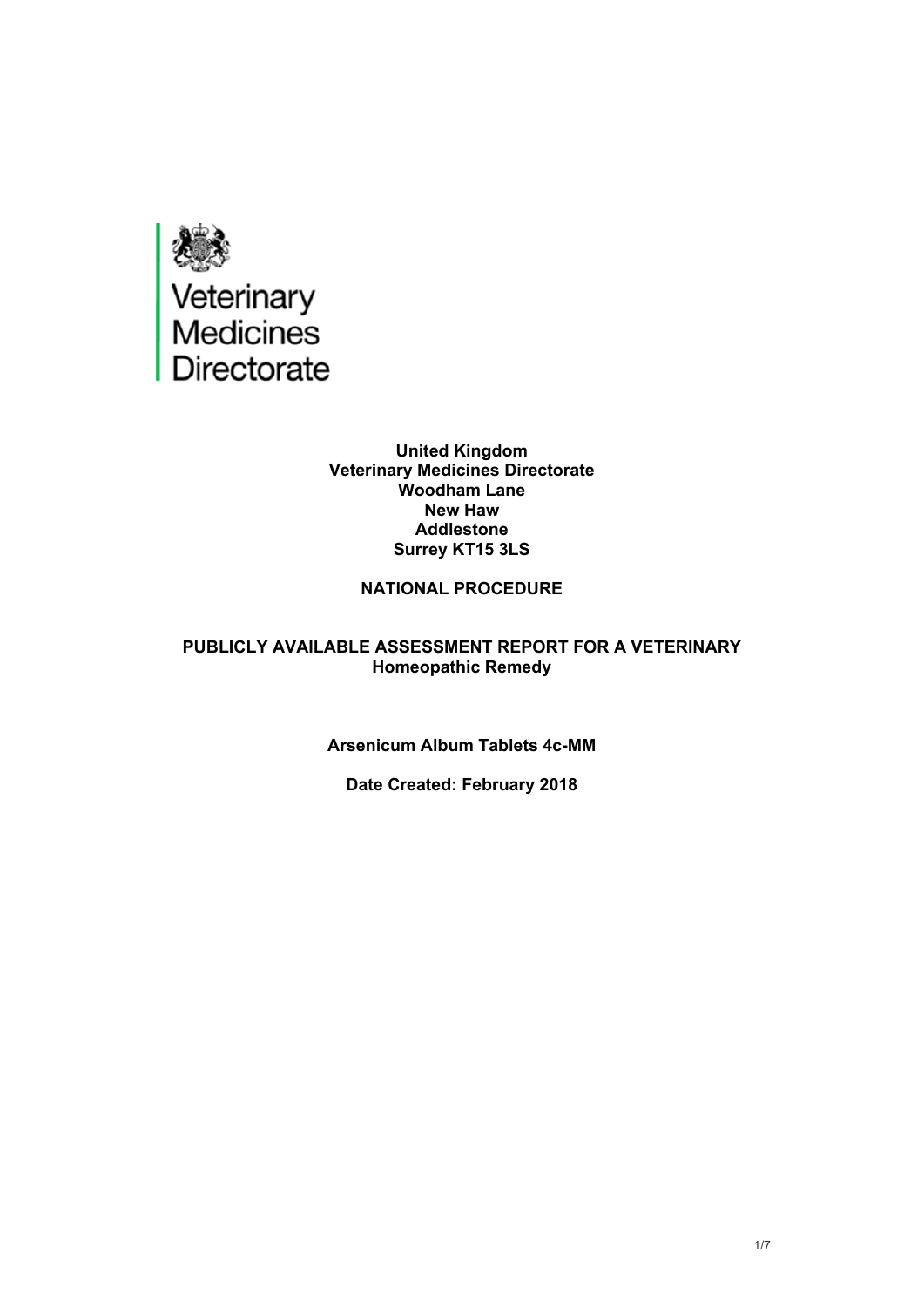# **MODULE 1**

#### **PRODUCT SUMMARY**

| Name, strength and<br>pharmaceutical form   | Arsenicum Album Tablets 4c-MM                                                                                                                             |
|---------------------------------------------|-----------------------------------------------------------------------------------------------------------------------------------------------------------|
| Applicant                                   | <b>Complements of Scotland Limited</b><br>(Trading as Freeman's Homeopathic Pharmacy)<br>20 Main Street<br><b>Busby</b><br>Glasgow<br>G76 8DU<br>Scotland |
| Homeopathic material(s) and<br>potency(ies) | Arsenicum Album 4c to MM                                                                                                                                  |
| Target species                              | All non-food animals                                                                                                                                      |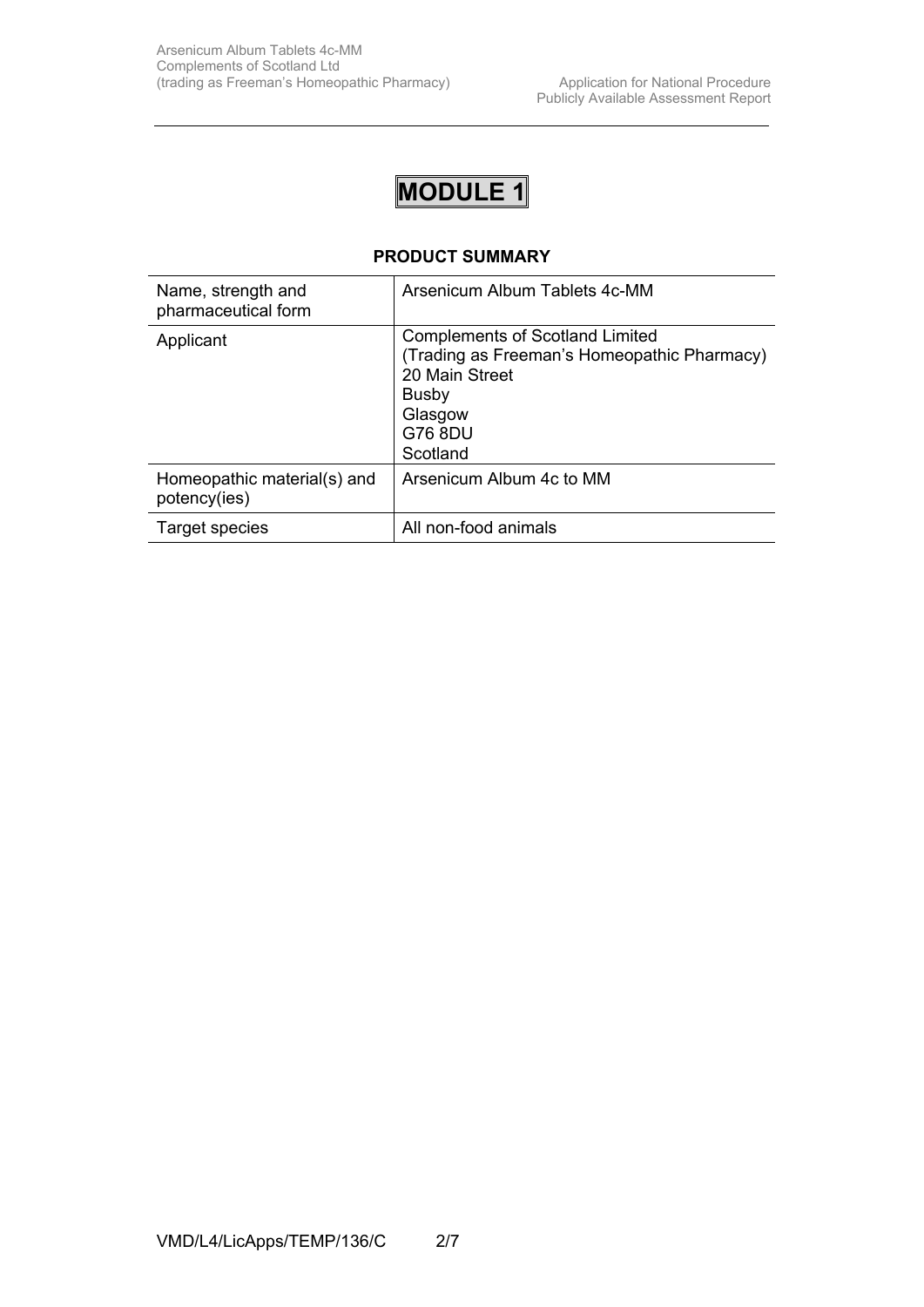## **MODULE 2**

## **PUBLIC ASSESSMENT REPORT**

| Legal basis of original<br>application | Homeopathic      |
|----------------------------------------|------------------|
| Date of conclusion of the<br>procedure | 3rd October 2007 |

#### **I. SCIENTIFIC OVERVIEW**

This was an application for a homeopathic remedy, Arsenicum Album 4c-MM. The product is authorised for use in any non-food animal. There are no formal indications.

Part 9 of Schedule 1 (Marketing Authorisations of the Veterinary Regulations 2013, paragraph 65 (1)), states that the procedure for registering a homeopathic product is the same procedure as that for granting a marketing authorisation for a non-homeopathic veterinary medicine, as shown in Part 3. However, no proof of efficacy is required.

The overall benefit:risk analysis was in favour of accepting the registration, and the application was approved.

#### **II. QUALITATIVE AND QUANTITATIVE PARTICULARS OF THE CONSTITUENTS**

#### *II.A. Composition*

The product (a tablet), contains the following:

| <b>Stock Name</b>                                                | <b>Specification</b> | <b>Dilution</b>       | Scale of<br><b>Potency</b> |
|------------------------------------------------------------------|----------------------|-----------------------|----------------------------|
| Arsenicum albicum                                                | Ph. Eur              | $(4 \text{ to MM})$   | с                          |
| <b>Other Substances</b><br><b>Diluents</b><br>Ethanol<br>Lactose | ВP<br>Ph. Eur        | <b>Modifier</b><br>qs |                            |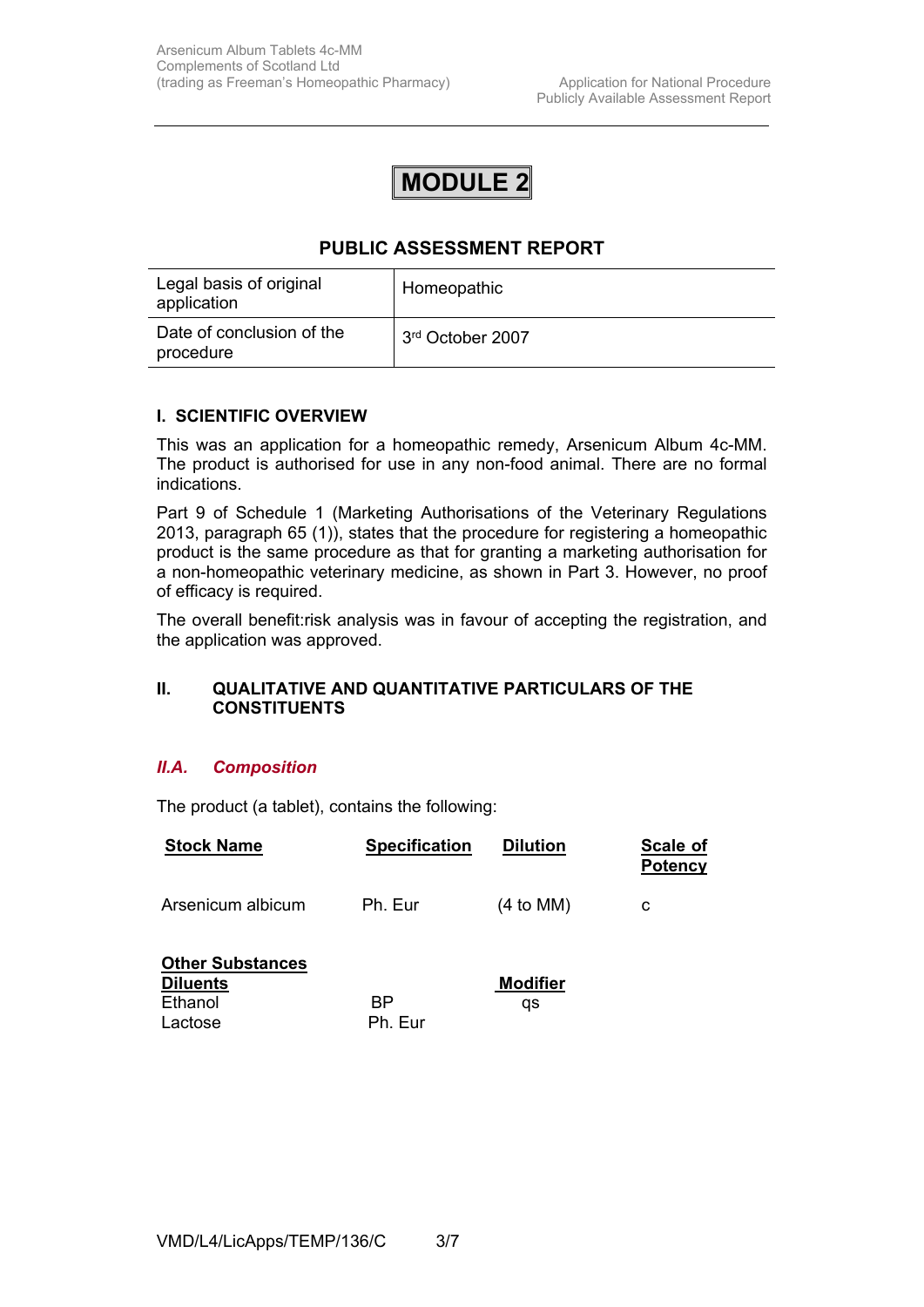#### **Pharm base Ingredients (tablet)**

Lactose Sucrose Acacia Hydrogenated castor oil Hydrogenated vegetable oil

 The container/closure system consists of a 10 ml amber, glass, wide-necked bottle with tamper-evident high-density polyethylene cap, containing 100 tablets. The particulars of the containers and controls performed were provided and conformed to the regulation. The choice of the formulation and the absence of preservative were justified.

 The product is established pharmaceutical form and its development is adequately described in accordance with the relevant European guidelines.

#### *II.B. Description of the Manufacturing Method*

Suitable descriptions were provided of the methods used for potentisation and dispensing of the product.

#### *II.C. Control of Starting Materials*

The homeopathic material is arsenicum album, which is manufactured in accordance with the European Pharmacopoeial (Ph. Eur) monograph 'Methods of preparation of homoeopathic stocks and potentisation'. The homeopathic material specifications were considered adequate to control the quality of the material. The product is prepared from a 3c dilution of arsenicum album in ethanol.

Compliance with appropriate quality standards was demonstrated for all the excipients used to manufacture the product. Appropriate certificates of analysis were provided.

The packaging used was supported by satisfactory specifications and technical drawings, accompanied by suitable declarations of conformity with Ph. Eur and food contact use requirements.

#### *II.C.4. Substances of Biological Origin*

There are no substances within the scope of the TSE Guideline present or used in the manufacture of this product*.*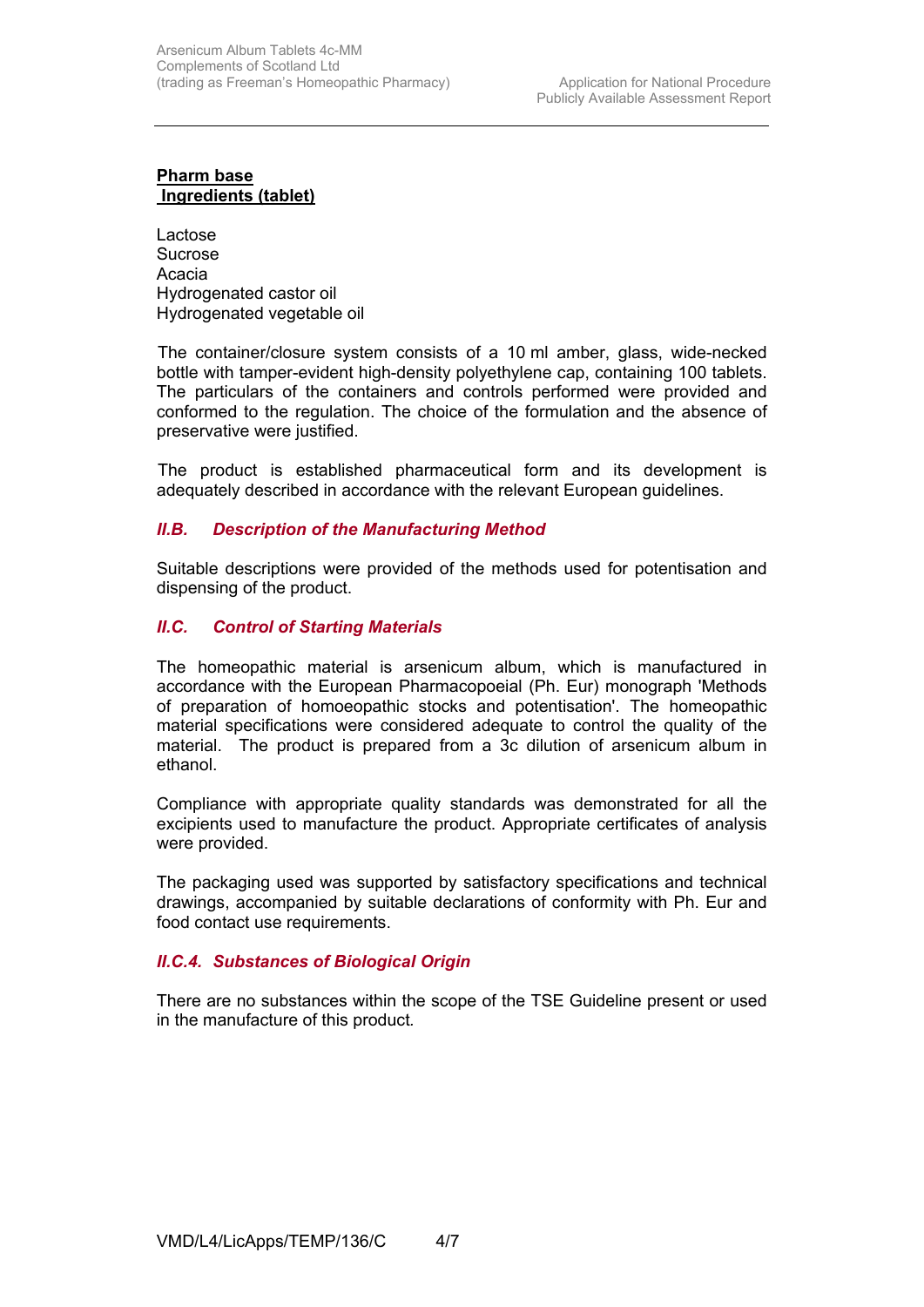#### *II.D. Control Tests Carried Out at Intermediate Stages of the Manufacturing Process*

Not applicable.

#### *II.E. Control Tests on the Finished Product*

The finished product specification controls the relevant parameters for the pharmaceutical form. Acceptable data from the proposed production sites have been provided.

#### *II.F. Stability*

Stability data on the homeopathic material and final product have been provided in accordance with applicable European guidelines, demonstrating their stability when stored under the approved conditions.

### **III. SAFETY AND RESIDUES DOCUMENTATION (PHARMACO-TOXICOLOGICAL)**

#### *III.A Safety Documentation*

#### *Pharmacological Studies*

No pharmacological data are required for applications for homeopathic remedies.

#### *User Safety*

No user safety data are required when the product is used as intended.

#### *Environmental Safety*

No Environmental Risk Assessment is required for homeopathic remedies.

#### *III.B.2 Residues documentation*

The applicant has provided proof that all substances included in the homeopathic remedy are suitable for use in food-producing animals under Regulation 37/2010.

#### *Residue Studies*

No residues data are required for applications for homeopathic remedies.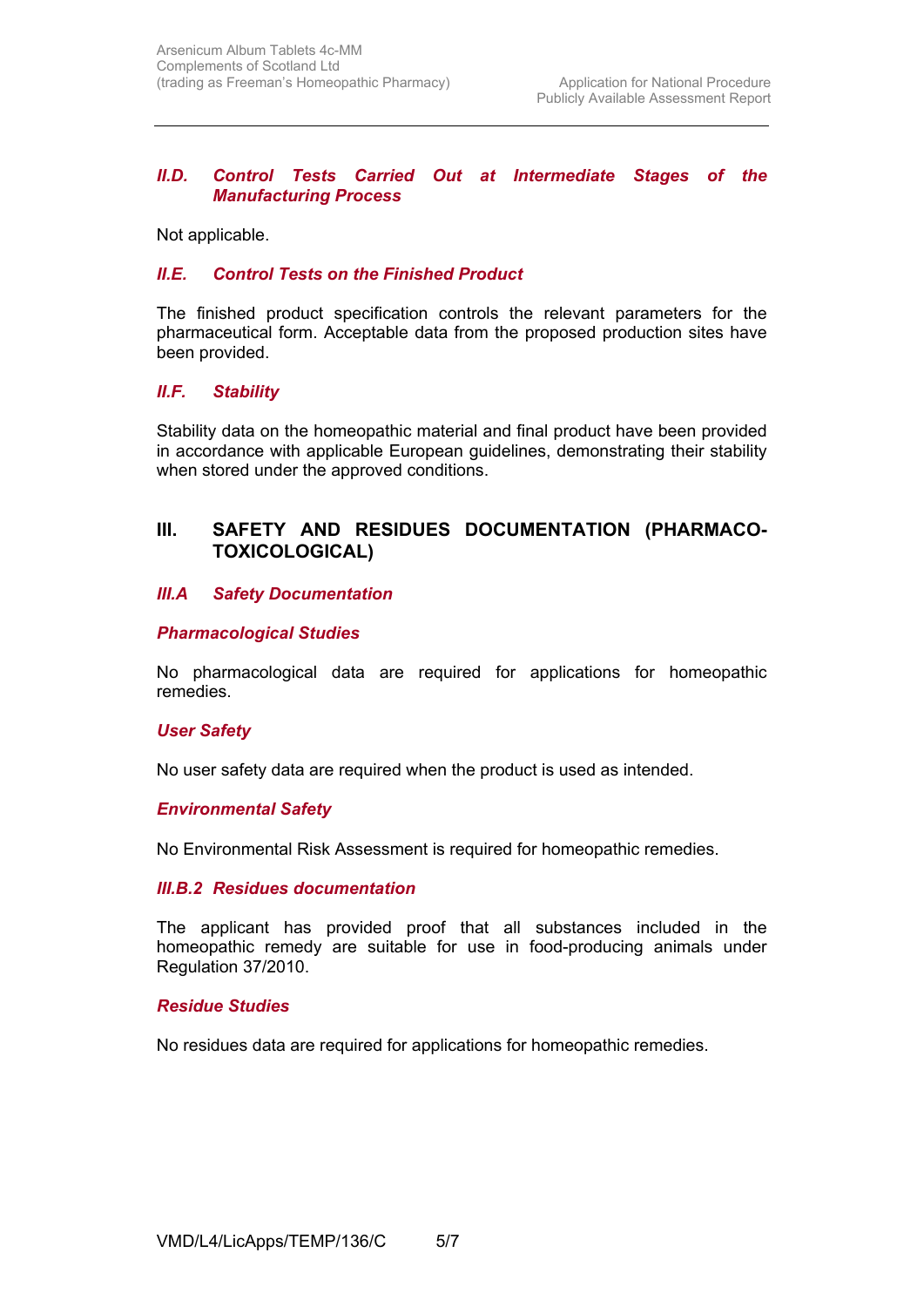## **IV. CLINICAL DOCUMENTATION**

No proof of either efficacy or target species safety are required for applications for homeopathic remedies.

## **V OVERALL CONCLUSION AND BENEFIT– RISK ASSESSMENT**

The data submitted in the dossier demonstrate that when the product is used in accordance with the labelling, the benefit/risk profile of the product is favourable.